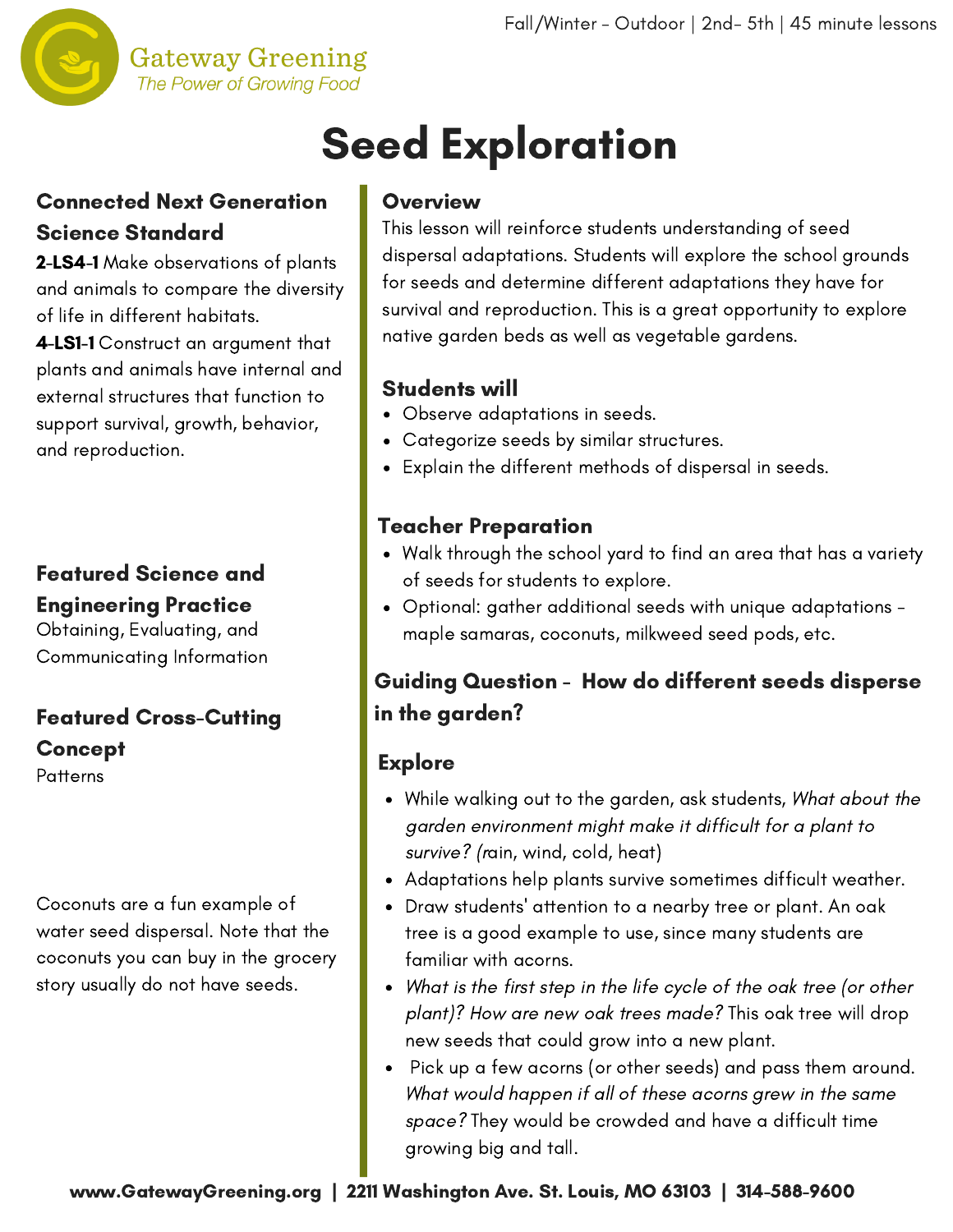

#### **Gateway Greening** The Power of Growing Food

# Seed Exploration

## **Materials**

- Teacher: White board or chalk board
- Acorns or other large schoolyard seeds
- Magnifying Glasses
- Cup, jar, or other container for collecting seeds
- Paper plates, cardboard, or light-colored sheets
- Garden journals or worksheet and clipboard
- Optional- additional unique seeds, small buckets of water to test seeds, colored pencils or crayons

# **Setting**

- School garden
- Can be taught at any time of year, but best in the fall when there are plenty of plants nearing the end of their life cycle and producing seeds.

A fifth form of seed dispersal is mechanical but is hard to observe in the garden. Seeds are flung out of a pod. Dried pea pods can suddenly split open and force out peas.

- Turn to a partner and discuss, How might the acorns be moved away from this spot before they grow into a new tree? (squirrels and other animals)
- Other plants need to disperse or move their seeds too. Explain that today we are going to explore the garden to find out how other seeds move to grow in different places. We are going to look at seeds' shape and structure to figure this out!
- Where should we look for seeds in the garden? Students often look in the soil for seeds. Instead, seeds will be found in fruits/pods, inside flowers, and at the top of plants.
- Give each student a small cup for collecting seeds. They will have about 5 minutes to explore the garden and collect as many different seeds as they can find. They will be able to choose a favorite later, so focus on collecting a variety of seeds.
- Walk around and point out interesting seeds as needed.

# Digging Deeper

- Before students lose interest, bring them back together with their seed cups.
- Divide students into small groups of about 4.
- Pass out paper plates, cardboard, or sheets to each group and have them lay it out in the center of their circle to spread seeds out.
- Optional- Pass out magnifying glasses, scrap paper, penicls, and unique seeds you previously harvested or bought.
- Tell students they are each going to sort their seeds into at least 4 categories, looking for patterns. Encourage them to classify their seeds based on similar shapes, structures, sizes, and other patterns they observe. They should work together to decide on how they are categorizing seeds.
- Students then label each group of seeds based on how the seeds might travel.
- Pass out the Seed Exploration worksheet or list on a whiteboard common seed dispersal methods: wind, water, gravity, and animals (inside and outside).